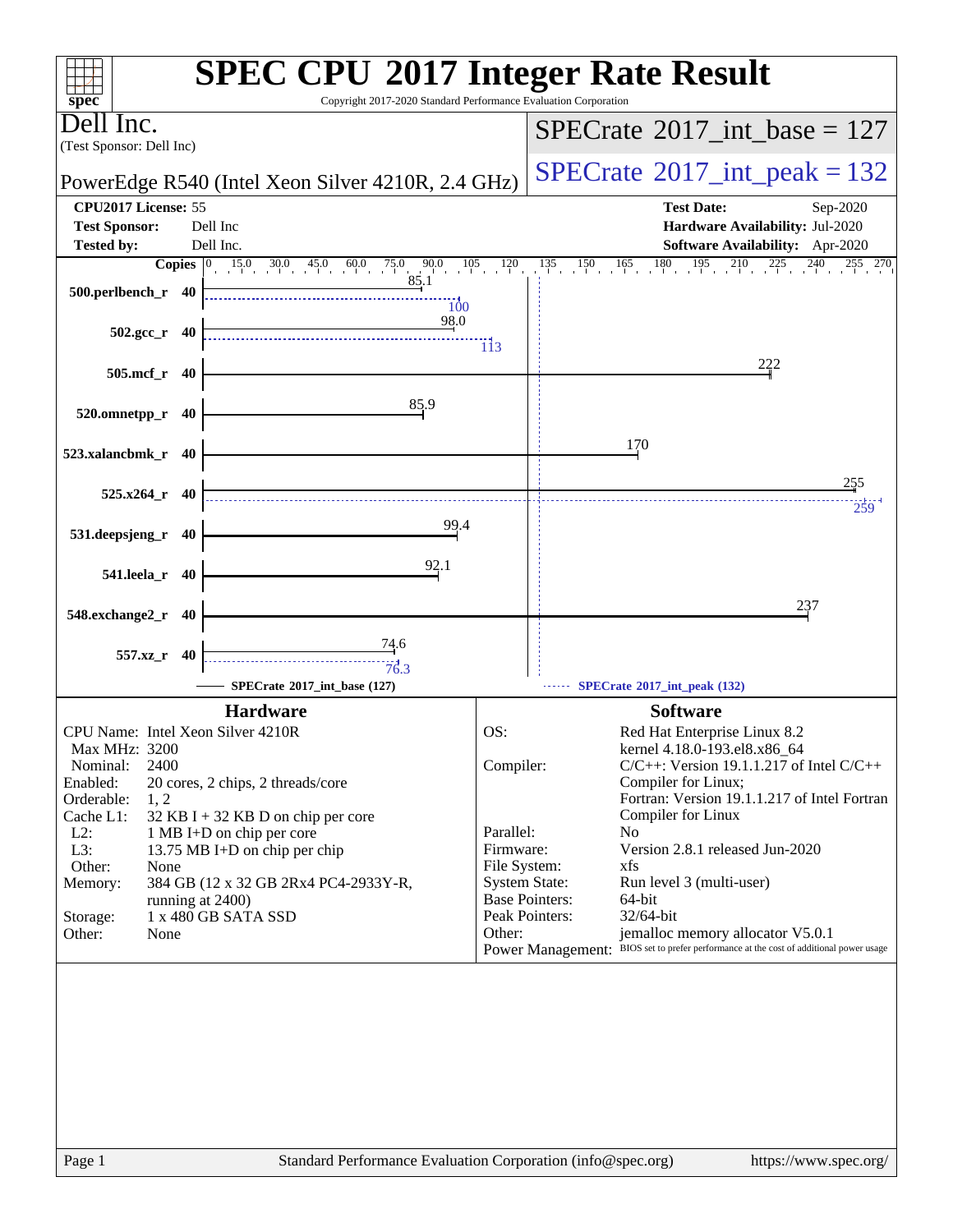Copyright 2017-2020 Standard Performance Evaluation Corporation

Dell Inc.

**[spec](http://www.spec.org/)**

 $+\ +$ 

(Test Sponsor: Dell Inc)

## $SPECTate@2017_int\_base = 127$

# PowerEdge R540 (Intel Xeon Silver 4210R, 2.4 GHz)  $\left|$  [SPECrate](http://www.spec.org/auto/cpu2017/Docs/result-fields.html#SPECrate2017intpeak)®[2017\\_int\\_peak = 1](http://www.spec.org/auto/cpu2017/Docs/result-fields.html#SPECrate2017intpeak)32

**[CPU2017 License:](http://www.spec.org/auto/cpu2017/Docs/result-fields.html#CPU2017License)** 55 **[Test Date:](http://www.spec.org/auto/cpu2017/Docs/result-fields.html#TestDate)** Sep-2020 **[Test Sponsor:](http://www.spec.org/auto/cpu2017/Docs/result-fields.html#TestSponsor)** Dell Inc **[Hardware Availability:](http://www.spec.org/auto/cpu2017/Docs/result-fields.html#HardwareAvailability)** Jul-2020 **[Tested by:](http://www.spec.org/auto/cpu2017/Docs/result-fields.html#Testedby)** Dell Inc. **[Software Availability:](http://www.spec.org/auto/cpu2017/Docs/result-fields.html#SoftwareAvailability)** Apr-2020

## **[Results Table](http://www.spec.org/auto/cpu2017/Docs/result-fields.html#ResultsTable)**

|                                   | <b>Base</b>   |                |       |                |            |                | <b>Peak</b> |               |                |              |                |              |                |              |
|-----------------------------------|---------------|----------------|-------|----------------|------------|----------------|-------------|---------------|----------------|--------------|----------------|--------------|----------------|--------------|
| <b>Benchmark</b>                  | <b>Copies</b> | <b>Seconds</b> | Ratio | <b>Seconds</b> | Ratio      | <b>Seconds</b> | Ratio       | <b>Copies</b> | <b>Seconds</b> | <b>Ratio</b> | <b>Seconds</b> | <b>Ratio</b> | <b>Seconds</b> | <b>Ratio</b> |
| $500.$ perlbench_r                | 40            | 745            | 85.5  | 748            | 85.1       |                |             | 40            | 636            | <b>100</b>   | 634            | 101          |                |              |
| $502.\text{sec}$                  | 40            | 578            | 98.0  | 578            | 98.1       |                |             | 40            | 502            | 113          | 502            | <b>113</b>   |                |              |
| $505$ .mcf r                      | 40            | 291            | 222   | 292            | 222        |                |             | 40            | 291            | 222          | 292            | 222          |                |              |
| 520.omnetpp_r                     | 40            | 611            | 85.9  | 609            | 86.2       |                |             | 40            | <u>611</u>     | 85.9         | 609            | 86.2         |                |              |
| 523.xalancbmk r                   | 40            | 248            | 170   | 248            | <b>170</b> |                |             | 40            | 248            | 170          | 248            | <b>170</b>   |                |              |
| 525.x264 r                        | 40            | 275            | 255   | 274            | 255        |                |             | 40            | 271            | 259          | 264            | 265          |                |              |
| 531.deepsjeng_r                   | 40            | 460            | 99.5  | 461            | 99.4       |                |             | 40            | 460            | 99.5         | 461            | 99.4         |                |              |
| 541.leela r                       | 40            | 720            | 92.1  | 719            | 92.1       |                |             | 40            | 720            | 92.1         | 719            | 92.1         |                |              |
| 548.exchange2_r                   | 40            | 443            | 237   | 443            | 237        |                |             | 40            | 443            | 237          | 443            | 237          |                |              |
| $557.xz$ r                        | 40            | 579            | 74.6  | 577            | 74.9       |                |             | 40            | 566            | 76.3         | 565            | 76.4         |                |              |
| $SPECrate^{\circ}2017$ int base = |               |                | 127   |                |            |                |             |               |                |              |                |              |                |              |
| $SPECrate^{\circ}2017$ int peak = |               |                | 132   |                |            |                |             |               |                |              |                |              |                |              |

Results appear in the [order in which they were run.](http://www.spec.org/auto/cpu2017/Docs/result-fields.html#RunOrder) Bold underlined text [indicates a median measurement.](http://www.spec.org/auto/cpu2017/Docs/result-fields.html#Median)

### **[Compiler Notes](http://www.spec.org/auto/cpu2017/Docs/result-fields.html#CompilerNotes)**

The inconsistent Compiler version information under Compiler Version section is due to a discrepancy in Intel Compiler. The correct version of C/C++ compiler is: Version 19.1.1.217 Build 20200306 Compiler for Linux The correct version of Fortran compiler is: Version 19.1.1.217 Build 20200306 Compiler for Linux

## **[Submit Notes](http://www.spec.org/auto/cpu2017/Docs/result-fields.html#SubmitNotes)**

 The numactl mechanism was used to bind copies to processors. The config file option 'submit' was used to generate numactl commands to bind each copy to a specific processor. For details, please see the config file.

## **[Operating System Notes](http://www.spec.org/auto/cpu2017/Docs/result-fields.html#OperatingSystemNotes)**

Stack size set to unlimited using "ulimit -s unlimited"

## **[Environment Variables Notes](http://www.spec.org/auto/cpu2017/Docs/result-fields.html#EnvironmentVariablesNotes)**

```
Environment variables set by runcpu before the start of the run:
LD_LIBRARY_PATH =
      "/home/cpu2017-ic19.1u1/lib/intel64:/home/cpu2017-ic19.1u1/lib/ia32:/hom
      e/cpu2017-ic19.1u1/je5.0.1-32"
MALLOC_CONF = "retain:true"
```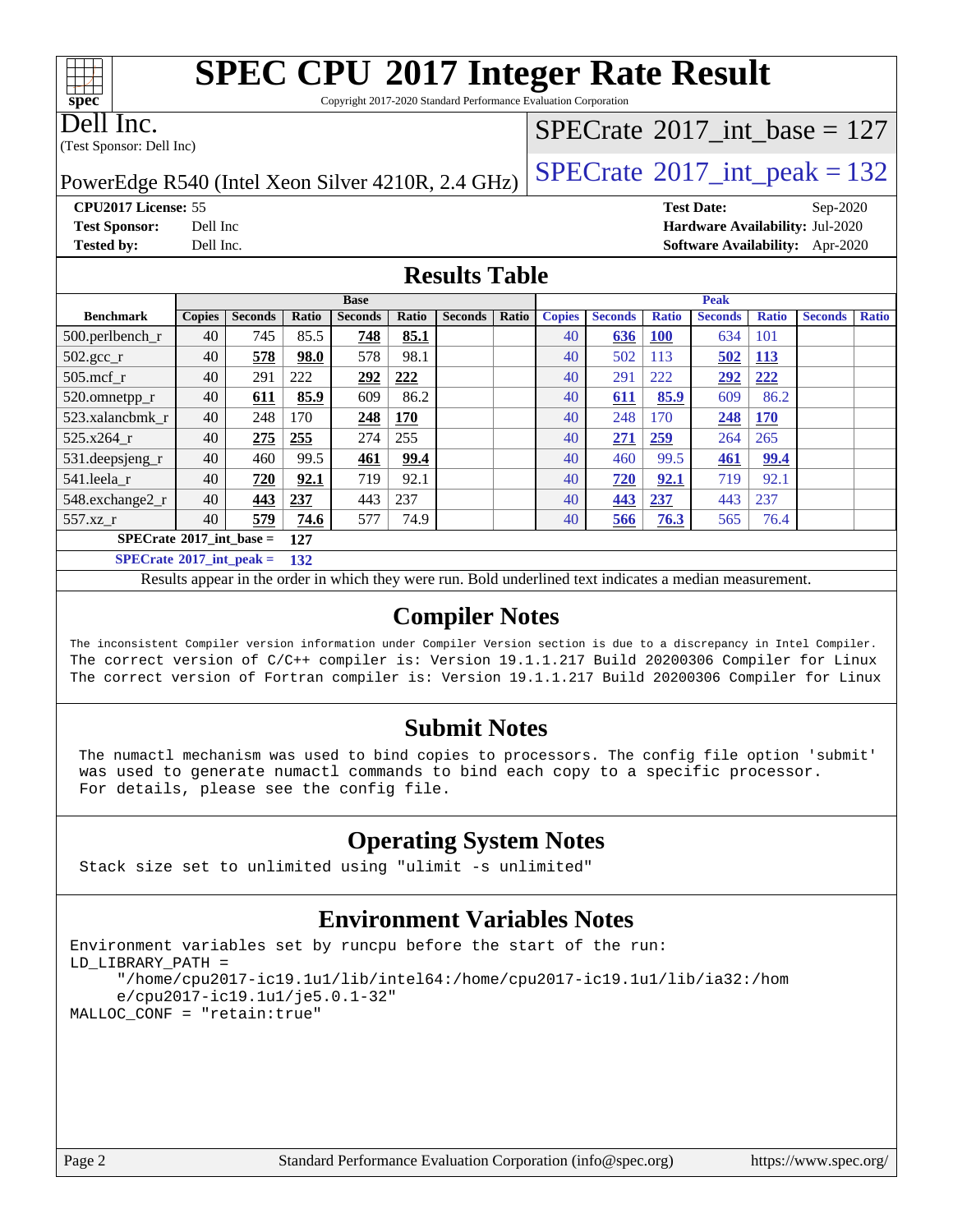#### $+\hskip -1.5pt +\hskip -1.5pt +$ **[spec](http://www.spec.org/)**

# **[SPEC CPU](http://www.spec.org/auto/cpu2017/Docs/result-fields.html#SPECCPU2017IntegerRateResult)[2017 Integer Rate Result](http://www.spec.org/auto/cpu2017/Docs/result-fields.html#SPECCPU2017IntegerRateResult)**

Copyright 2017-2020 Standard Performance Evaluation Corporation

(Test Sponsor: Dell Inc) Dell Inc.

 $SPECrate$ <sup>®</sup>[2017\\_int\\_base =](http://www.spec.org/auto/cpu2017/Docs/result-fields.html#SPECrate2017intbase) 127

PowerEdge R540 (Intel Xeon Silver 4210R, 2.4 GHz)  $\left|$  [SPECrate](http://www.spec.org/auto/cpu2017/Docs/result-fields.html#SPECrate2017intpeak)<sup>®</sup>[2017\\_int\\_peak = 1](http://www.spec.org/auto/cpu2017/Docs/result-fields.html#SPECrate2017intpeak)32

**[Test Sponsor:](http://www.spec.org/auto/cpu2017/Docs/result-fields.html#TestSponsor)** Dell Inc **[Hardware Availability:](http://www.spec.org/auto/cpu2017/Docs/result-fields.html#HardwareAvailability)** Jul-2020 **[Tested by:](http://www.spec.org/auto/cpu2017/Docs/result-fields.html#Testedby)** Dell Inc. **[Software Availability:](http://www.spec.org/auto/cpu2017/Docs/result-fields.html#SoftwareAvailability)** Apr-2020

**[CPU2017 License:](http://www.spec.org/auto/cpu2017/Docs/result-fields.html#CPU2017License)** 55 **[Test Date:](http://www.spec.org/auto/cpu2017/Docs/result-fields.html#TestDate)** Sep-2020

### **[General Notes](http://www.spec.org/auto/cpu2017/Docs/result-fields.html#GeneralNotes)**

 Binaries compiled on a system with 1x Intel Core i9-7980XE CPU + 64GB RAM memory using Redhat Enterprise Linux 8.0 NA: The test sponsor attests, as of date of publication, that CVE-2017-5754 (Meltdown) is mitigated in the system as tested and documented. Yes: The test sponsor attests, as of date of publication, that CVE-2017-5753 (Spectre variant 1) is mitigated in the system as tested and documented. Yes: The test sponsor attests, as of date of publication, that CVE-2017-5715 (Spectre variant 2) is mitigated in the system as tested and documented. jemalloc, a general purpose malloc implementation built with the RedHat Enterprise 7.5, and the system compiler gcc 4.8.5 sources available from jemalloc.net or<https://github.com/jemalloc/jemalloc/releases> **[Platform Notes](http://www.spec.org/auto/cpu2017/Docs/result-fields.html#PlatformNotes)** BIOS settings: Virtualization Technology disabled System Profile set to Custom CPU Performance set to Maximum Performance C States set to Autonomous C1E disabled Uncore Frequency set to Dynamic Energy Efficiency Policy set to Performance Memory Patrol Scrub set to standard Logical Processor enabled CPU Interconnect Bus Link Power Management disabled PCI ASPM L1 Link Power Management disabled UPI Prefetch enabled LLC Prefetch disabled Dead Line LLC Alloc enabled Directory AtoS disabled Sysinfo program /home/cpu2017-ic19.1u1/bin/sysinfo Rev: r6365 of 2019-08-21 295195f888a3d7edb1e6e46a485a0011 running on RHEL-8-2-SUT Wed Sep 2 12:23:02 2020 SUT (System Under Test) info as seen by some common utilities. For more information on this section, see <https://www.spec.org/cpu2017/Docs/config.html#sysinfo> From /proc/cpuinfo model name : Intel(R) Xeon(R) Silver 4210R CPU @ 2.40GHz 2 "physical id"s (chips) 40 "processors" cores, siblings (Caution: counting these is hw and system dependent. The following excerpts from /proc/cpuinfo might not be reliable. Use with caution.) cpu cores : 10 **(Continued on next page)**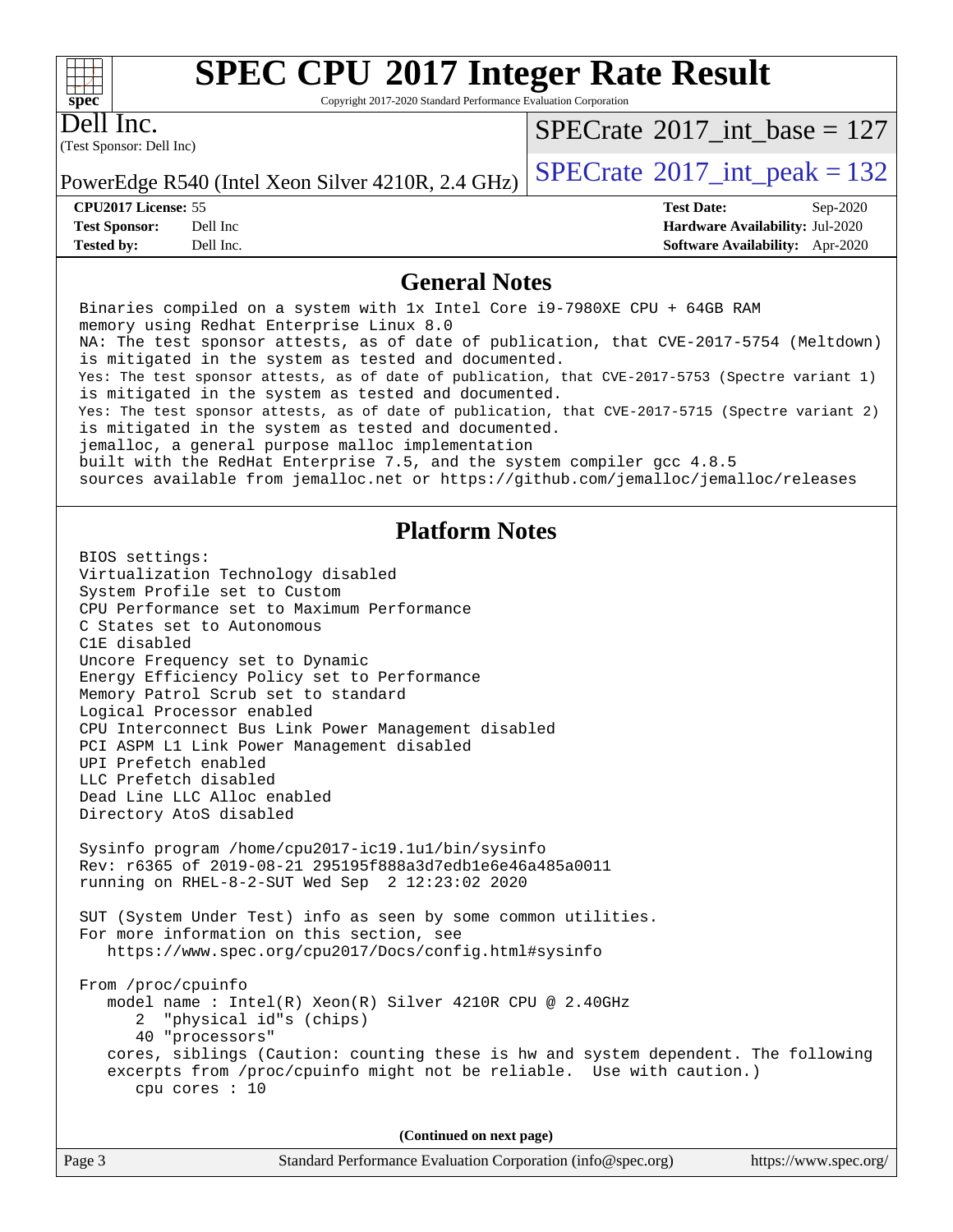#### **[spec](http://www.spec.org/) [SPEC CPU](http://www.spec.org/auto/cpu2017/Docs/result-fields.html#SPECCPU2017IntegerRateResult)[2017 Integer Rate Result](http://www.spec.org/auto/cpu2017/Docs/result-fields.html#SPECCPU2017IntegerRateResult)** Copyright 2017-2020 Standard Performance Evaluation Corporation (Test Sponsor: Dell Inc) Dell Inc. PowerEdge R540 (Intel Xeon Silver 4210R, 2.4 GHz)  $\left|$  [SPECrate](http://www.spec.org/auto/cpu2017/Docs/result-fields.html#SPECrate2017intpeak)<sup>®</sup>[2017\\_int\\_peak = 1](http://www.spec.org/auto/cpu2017/Docs/result-fields.html#SPECrate2017intpeak)32  $SPECTate$ <sup>®</sup>[2017\\_int\\_base =](http://www.spec.org/auto/cpu2017/Docs/result-fields.html#SPECrate2017intbase) 127 **[CPU2017 License:](http://www.spec.org/auto/cpu2017/Docs/result-fields.html#CPU2017License)** 55 **[Test Date:](http://www.spec.org/auto/cpu2017/Docs/result-fields.html#TestDate)** Sep-2020 **[Test Sponsor:](http://www.spec.org/auto/cpu2017/Docs/result-fields.html#TestSponsor)** Dell Inc **[Hardware Availability:](http://www.spec.org/auto/cpu2017/Docs/result-fields.html#HardwareAvailability)** Jul-2020 **[Tested by:](http://www.spec.org/auto/cpu2017/Docs/result-fields.html#Testedby)** Dell Inc. **[Software Availability:](http://www.spec.org/auto/cpu2017/Docs/result-fields.html#SoftwareAvailability)** Apr-2020 **[Platform Notes \(Continued\)](http://www.spec.org/auto/cpu2017/Docs/result-fields.html#PlatformNotes)** siblings : 20 physical 0: cores 0 1 2 3 4 8 9 10 11 12 physical 1: cores 0 1 2 3 4 8 9 10 11 12 From lscpu: Architecture: x86\_64 CPU op-mode(s): 32-bit, 64-bit Byte Order: Little Endian  $CPU(s):$  40 On-line CPU(s) list: 0-39 Thread(s) per core: 2 Core(s) per socket: 10 Socket(s): 2 NUMA node(s): 2 Vendor ID: GenuineIntel CPU family: 6 Model: 85 Model name: Intel(R) Xeon(R) Silver 4210R CPU @ 2.40GHz Stepping: 7 CPU MHz: 2897.538 CPU max MHz: 3200.0000 CPU min MHz: 1000.0000 BogoMIPS: 4800.00 Virtualization: VT-x L1d cache: 32K L1i cache: 32K<br>
L2 cache: 1024K  $L2$  cache: L3 cache: 14080K NUMA node0 CPU(s): 0,2,4,6,8,10,12,14,16,18,20,22,24,26,28,30,32,34,36,38 NUMA node1 CPU(s): 1,3,5,7,9,11,13,15,17,19,21,23,25,27,29,31,33,35,37,39 Flags: fpu vme de pse tsc msr pae mce cx8 apic sep mtrr pge mca cmov pat pse36 clflush dts acpi mmx fxsr sse sse2 ss ht tm pbe syscall nx pdpe1gb rdtscp lm constant\_tsc art arch\_perfmon pebs bts rep\_good nopl xtopology nonstop\_tsc cpuid aperfmperf pni pclmulqdq dtes64 monitor ds\_cpl vmx smx est tm2 ssse3 sdbg fma cx16 xtpr pdcm pcid dca sse4\_1 sse4\_2 x2apic movbe popcnt tsc\_deadline\_timer aes xsave avx f16c rdrand lahf\_lm abm 3dnowprefetch cpuid\_fault epb cat\_l3 cdp\_l3 invpcid\_single intel\_ppin ssbd mba ibrs ibpb stibp ibrs\_enhanced tpr\_shadow vnmi flexpriority ept vpid fsgsbase tsc\_adjust bmi1 hle avx2 smep bmi2 erms invpcid rtm cqm mpx rdt\_a avx512f avx512dq rdseed adx smap clflushopt clwb intel\_pt avx512cd avx512bw avx512vl xsaveopt xsavec xgetbv1 xsaves cqm\_llc cqm\_occup\_llc cqm\_mbm\_total cqm\_mbm\_local dtherm ida arat pln pts pku ospke avx512\_vnni md\_clear flush\_l1d arch\_capabilities /proc/cpuinfo cache data cache size : 14080 KB From numactl --hardware WARNING: a numactl 'node' might or might not correspond to a **(Continued on next page)**

 $+\!\!+\!\!$ 

Page 4 Standard Performance Evaluation Corporation [\(info@spec.org\)](mailto:info@spec.org) <https://www.spec.org/>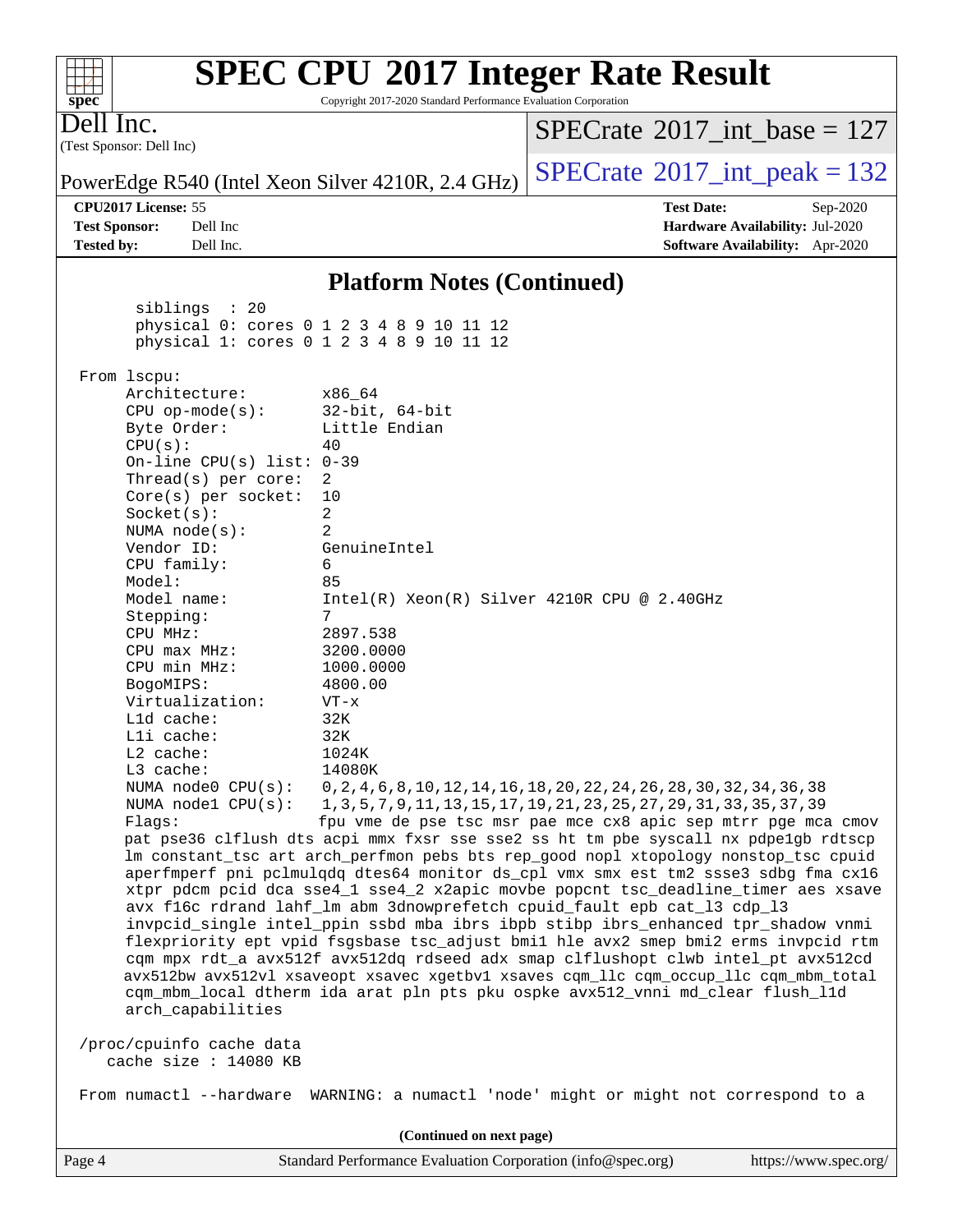Copyright 2017-2020 Standard Performance Evaluation Corporation

(Test Sponsor: Dell Inc) Dell Inc.

**[spec](http://www.spec.org/)**

 $+\ +$ 

 $SPECrate$ <sup>®</sup>[2017\\_int\\_base =](http://www.spec.org/auto/cpu2017/Docs/result-fields.html#SPECrate2017intbase) 127

**[CPU2017 License:](http://www.spec.org/auto/cpu2017/Docs/result-fields.html#CPU2017License)** 55 **[Test Date:](http://www.spec.org/auto/cpu2017/Docs/result-fields.html#TestDate)** Sep-2020

PowerEdge R540 (Intel Xeon Silver 4210R, 2.4 GHz)  $\left|$  [SPECrate](http://www.spec.org/auto/cpu2017/Docs/result-fields.html#SPECrate2017intpeak)<sup>®</sup>[2017\\_int\\_peak = 1](http://www.spec.org/auto/cpu2017/Docs/result-fields.html#SPECrate2017intpeak)32

**[Test Sponsor:](http://www.spec.org/auto/cpu2017/Docs/result-fields.html#TestSponsor)** Dell Inc **[Hardware Availability:](http://www.spec.org/auto/cpu2017/Docs/result-fields.html#HardwareAvailability)** Jul-2020 **[Tested by:](http://www.spec.org/auto/cpu2017/Docs/result-fields.html#Testedby)** Dell Inc. **[Software Availability:](http://www.spec.org/auto/cpu2017/Docs/result-fields.html#SoftwareAvailability)** Apr-2020

### **[Platform Notes \(Continued\)](http://www.spec.org/auto/cpu2017/Docs/result-fields.html#PlatformNotes)**

 physical chip. available: 2 nodes (0-1) node 0 cpus: 0 2 4 6 8 10 12 14 16 18 20 22 24 26 28 30 32 34 36 38 node 0 size: 192045 MB node 0 free: 191447 MB node 1 cpus: 1 3 5 7 9 11 13 15 17 19 21 23 25 27 29 31 33 35 37 39 node 1 size: 193530 MB node 1 free: 192787 MB node distances: node 0 1 0: 10 21 1: 21 10 From /proc/meminfo MemTotal: 394830636 kB HugePages\_Total: 0 Hugepagesize: 2048 kB From /etc/\*release\* /etc/\*version\* os-release: NAME="Red Hat Enterprise Linux" VERSION="8.2 (Ootpa)" ID="rhel" ID\_LIKE="fedora" VERSION\_ID="8.2" PLATFORM\_ID="platform:el8" PRETTY\_NAME="Red Hat Enterprise Linux 8.2 (Ootpa)" ANSI\_COLOR="0;31" redhat-release: Red Hat Enterprise Linux release 8.2 (Ootpa) system-release: Red Hat Enterprise Linux release 8.2 (Ootpa) system-release-cpe: cpe:/o:redhat:enterprise\_linux:8.2:ga uname -a: Linux RHEL-8-2-SUT 4.18.0-193.el8.x86\_64 #1 SMP Fri Mar 27 14:35:58 UTC 2020 x86\_64 x86\_64 x86\_64 GNU/Linux Kernel self-reported vulnerability status: itlb\_multihit: KVM: Vulnerable CVE-2018-3620 (L1 Terminal Fault): Not affected Microarchitectural Data Sampling: Not affected CVE-2017-5754 (Meltdown): Not affected CVE-2018-3639 (Speculative Store Bypass): Mitigation: Speculative Store Bypass disabled via prctl and seccomp CVE-2017-5753 (Spectre variant 1): Mitigation: usercopy/swapgs barriers and \_\_user pointer sanitization CVE-2017-5715 (Spectre variant 2): Mitigation: Enhanced IBRS, IBPB: conditional, **(Continued on next page)**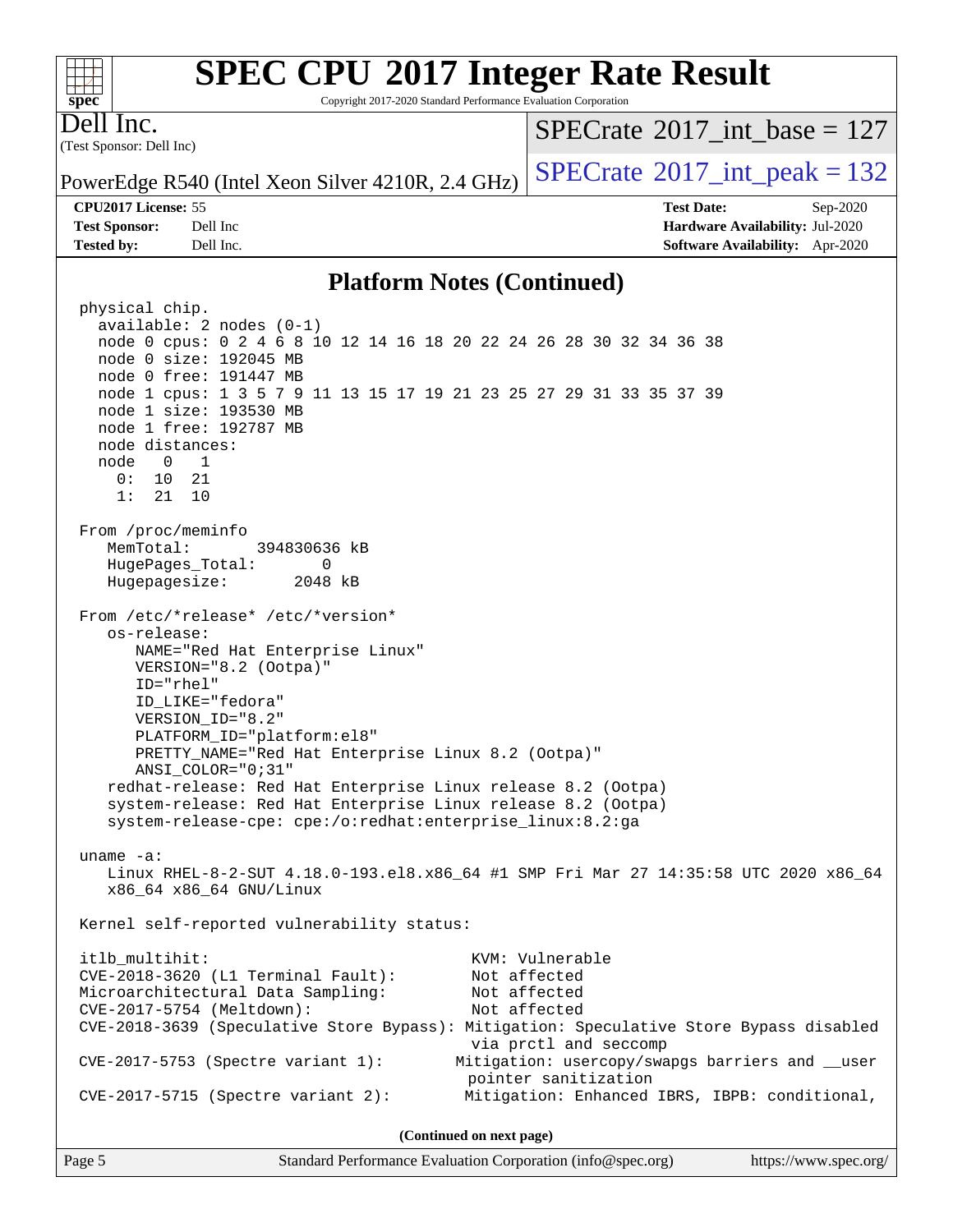Copyright 2017-2020 Standard Performance Evaluation Corporation

(Test Sponsor: Dell Inc) Dell Inc.

**[spec](http://www.spec.org/)**

 $+\hskip -1.5pt +\hskip -1.5pt +$ 

 $SPECrate$ <sup>®</sup>[2017\\_int\\_base =](http://www.spec.org/auto/cpu2017/Docs/result-fields.html#SPECrate2017intbase) 127

PowerEdge R540 (Intel Xeon Silver 4210R, 2.4 GHz)  $\left|$  [SPECrate](http://www.spec.org/auto/cpu2017/Docs/result-fields.html#SPECrate2017intpeak)<sup>®</sup>[2017\\_int\\_peak = 1](http://www.spec.org/auto/cpu2017/Docs/result-fields.html#SPECrate2017intpeak)32

**[CPU2017 License:](http://www.spec.org/auto/cpu2017/Docs/result-fields.html#CPU2017License)** 55 **[Test Date:](http://www.spec.org/auto/cpu2017/Docs/result-fields.html#TestDate)** Sep-2020

**[Test Sponsor:](http://www.spec.org/auto/cpu2017/Docs/result-fields.html#TestSponsor)** Dell Inc **[Hardware Availability:](http://www.spec.org/auto/cpu2017/Docs/result-fields.html#HardwareAvailability)** Jul-2020 **[Tested by:](http://www.spec.org/auto/cpu2017/Docs/result-fields.html#Testedby)** Dell Inc. **[Software Availability:](http://www.spec.org/auto/cpu2017/Docs/result-fields.html#SoftwareAvailability)** Apr-2020

#### **[Platform Notes \(Continued\)](http://www.spec.org/auto/cpu2017/Docs/result-fields.html#PlatformNotes)**

 RSB filling tsx\_async\_abort: Mitigation: Clear CPU buffers; SMT vulnerable

run-level 3 Sep 2 12:22 last=5

 SPEC is set to: /home/cpu2017-ic19.1u1 Filesystem Type Size Used Avail Use% Mounted on /dev/mapper/rhel-home xfs 392G 7.1G 385G 2% /home

 From /sys/devices/virtual/dmi/id BIOS: Dell Inc. 2.8.1 06/30/2020 Vendor: Dell Inc. Product: PowerEdge R540 Product Family: PowerEdge

 Additional information from dmidecode follows. WARNING: Use caution when you interpret this section. The 'dmidecode' program reads system data which is "intended to allow hardware to be accurately determined", but the intent may not be met, as there are frequent changes to hardware, firmware, and the "DMTF SMBIOS" standard. Memory:

 1x 00AD00B300AD HMA84GR7CJR4N-WM 32 GB 2 rank 2933 6x 00AD063200AD HMA84GR7CJR4N-WM 32 GB 2 rank 2933 5x 00AD069D00AD HMA84GR7CJR4N-WM 32 GB 2 rank 2933 4x Not Specified Not Specified

 (End of data from sysinfo program) Memory running at 2400

#### **[Compiler Version Notes](http://www.spec.org/auto/cpu2017/Docs/result-fields.html#CompilerVersionNotes)**

==============================================================================  $C \qquad | \; 502.\text{gcc\_r}(\text{peak})$ ------------------------------------------------------------------------------ Intel(R) C Compiler for applications running on IA-32, Version 2021.1 NextGen Build 20200304 Copyright (C) 1985-2020 Intel Corporation. All rights reserved. ------------------------------------------------------------------------------ ============================================================================== C | 500.perlbench\_r(base) 502.gcc\_r(base) 505.mcf\_r(base, peak) | 525.x264\_r(base, peak) 557.xz\_r(base) ------------------------------------------------------------------------------ Intel(R) C Compiler for applications running on Intel(R) 64, Version 2021.1 NextGen Build 20200304 Copyright (C) 1985-2020 Intel Corporation. All rights reserved. ------------------------------------------------------------------------------ **(Continued on next page)**

Page 6 Standard Performance Evaluation Corporation [\(info@spec.org\)](mailto:info@spec.org) <https://www.spec.org/>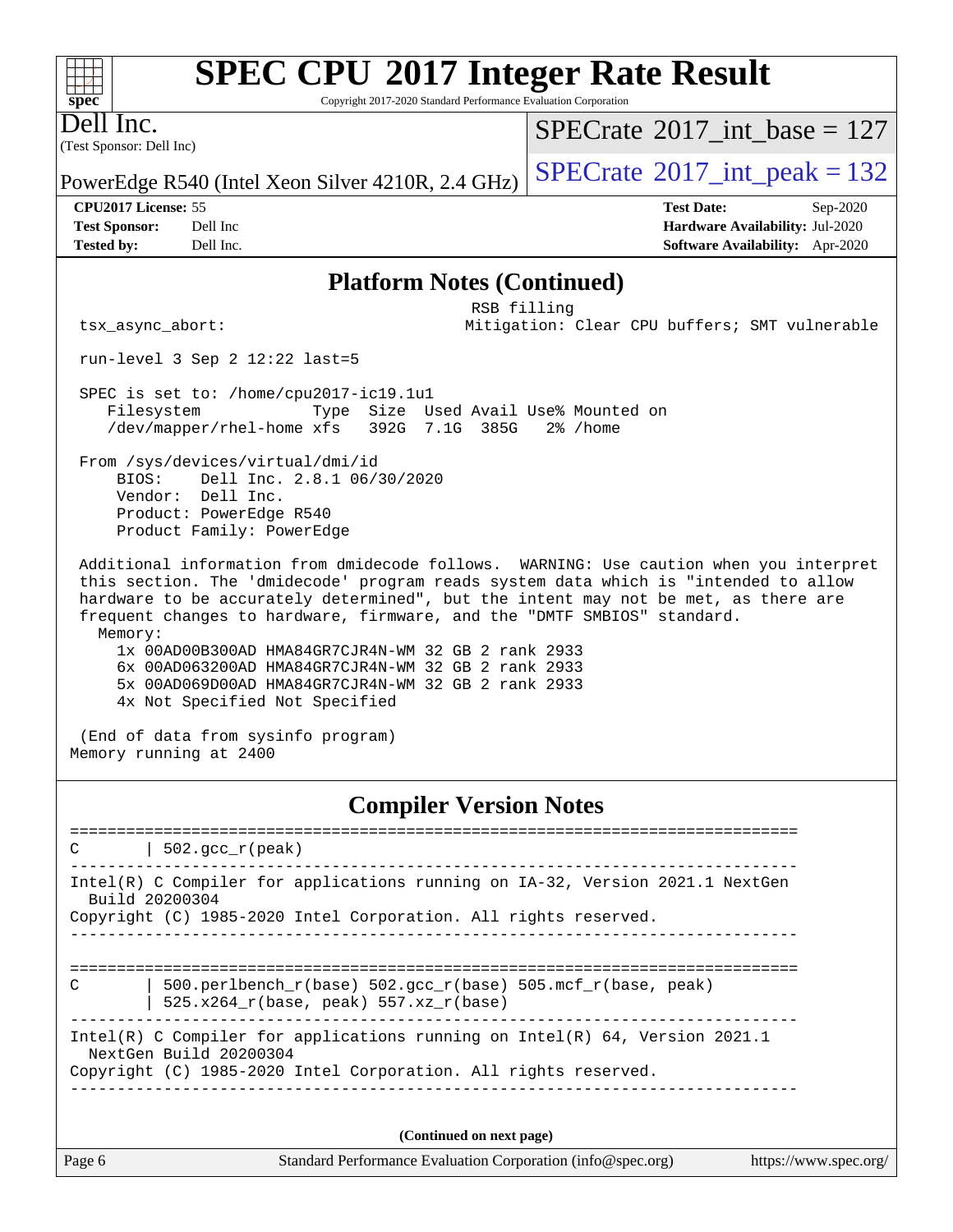## $\pm\,\mu$ **[spec](http://www.spec.org/)**

# **[SPEC CPU](http://www.spec.org/auto/cpu2017/Docs/result-fields.html#SPECCPU2017IntegerRateResult)[2017 Integer Rate Result](http://www.spec.org/auto/cpu2017/Docs/result-fields.html#SPECCPU2017IntegerRateResult)**

Copyright 2017-2020 Standard Performance Evaluation Corporation

(Test Sponsor: Dell Inc) Dell Inc.

 $SPECrate$ <sup>®</sup>[2017\\_int\\_base =](http://www.spec.org/auto/cpu2017/Docs/result-fields.html#SPECrate2017intbase) 127

PowerEdge R540 (Intel Xeon Silver 4210R, 2.4 GHz)  $\left|$  [SPECrate](http://www.spec.org/auto/cpu2017/Docs/result-fields.html#SPECrate2017intpeak)<sup>®</sup>[2017\\_int\\_peak = 1](http://www.spec.org/auto/cpu2017/Docs/result-fields.html#SPECrate2017intpeak)32

**[CPU2017 License:](http://www.spec.org/auto/cpu2017/Docs/result-fields.html#CPU2017License)** 55 **[Test Date:](http://www.spec.org/auto/cpu2017/Docs/result-fields.html#TestDate)** Sep-2020 **[Test Sponsor:](http://www.spec.org/auto/cpu2017/Docs/result-fields.html#TestSponsor)** Dell Inc **[Hardware Availability:](http://www.spec.org/auto/cpu2017/Docs/result-fields.html#HardwareAvailability)** Jul-2020 **[Tested by:](http://www.spec.org/auto/cpu2017/Docs/result-fields.html#Testedby)** Dell Inc. **[Software Availability:](http://www.spec.org/auto/cpu2017/Docs/result-fields.html#SoftwareAvailability)** Apr-2020

## **[Compiler Version Notes \(Continued\)](http://www.spec.org/auto/cpu2017/Docs/result-fields.html#CompilerVersionNotes)**

| Page 7<br>Standard Performance Evaluation Corporation (info@spec.org)<br>https://www.spec.org/                                                                                                                                                                                 |
|--------------------------------------------------------------------------------------------------------------------------------------------------------------------------------------------------------------------------------------------------------------------------------|
| (Continued on next page)                                                                                                                                                                                                                                                       |
| Intel(R) C Compiler for applications running on Intel(R) $64$ , Version 2021.1                                                                                                                                                                                                 |
| 500.perlbench_r(base) 502.gcc_r(base) 505.mcf_r(base, peak)<br>С<br>525.x264_r(base, peak) 557.xz_r(base)                                                                                                                                                                      |
| Intel(R) C Compiler for applications running on IA-32, Version 2021.1 NextGen<br>Build 20200304<br>Copyright (C) 1985-2020 Intel Corporation. All rights reserved.                                                                                                             |
| $\vert$ 502.gcc_r(peak)<br>C                                                                                                                                                                                                                                                   |
| Intel(R) C Intel(R) 64 Compiler for applications running on Intel(R) 64,<br>Version 19.1.1.217 Build 20200306<br>Copyright (C) 1985-2020 Intel Corporation. All rights reserved.                                                                                               |
| $500.perlbench_r(peak) 557. xz_r(peak)$<br>C                                                                                                                                                                                                                                   |
| Intel(R) C Compiler for applications running on Intel(R) $64$ , Version 2021.1<br>NextGen Build 20200304<br>Copyright (C) 1985-2020 Intel Corporation. All rights reserved.                                                                                                    |
| 500.perlbench_r(base) 502.gcc_r(base) 505.mcf_r(base, peak)<br>C<br>$525.x264_r(base, peak) 557.xz_r(base)$                                                                                                                                                                    |
| Intel(R) C Compiler for applications running on IA-32, Version 2021.1 NextGen<br>Build 20200304<br>Copyright (C) 1985-2020 Intel Corporation. All rights reserved.                                                                                                             |
| ====================================<br>$\vert$ 502.gcc_r(peak)<br>C.                                                                                                                                                                                                          |
| Intel(R) C Intel(R) 64 Compiler for applications running on Intel(R) 64,<br>Version 19.1.1.217 Build 20200306<br>Copyright (C) 1985-2020 Intel Corporation. All rights reserved.<br>$\begin{array}{cccccccccccccc} \bot & \bot & \bot & \bot & \bot & \bot & \bot \end{array}$ |
| 500.perlbench_r(peak) 557.xz_r(peak)<br>C                                                                                                                                                                                                                                      |
|                                                                                                                                                                                                                                                                                |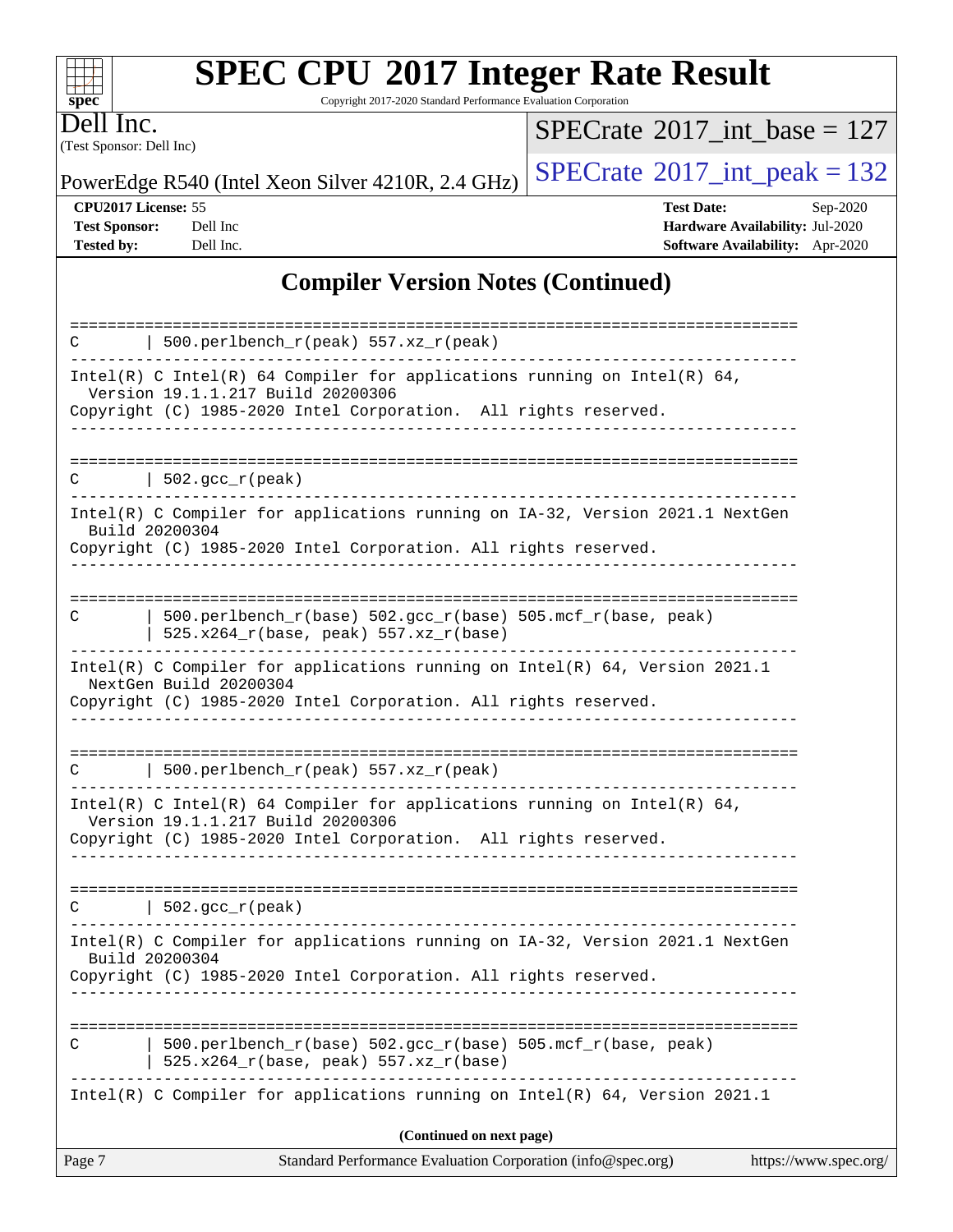Copyright 2017-2020 Standard Performance Evaluation Corporation

(Test Sponsor: Dell Inc) Dell Inc.

**[spec](http://www.spec.org/)**

 $+\ +$ 

 $SPECrate$ <sup>®</sup>[2017\\_int\\_base =](http://www.spec.org/auto/cpu2017/Docs/result-fields.html#SPECrate2017intbase) 127

PowerEdge R540 (Intel Xeon Silver 4210R, 2.4 GHz)  $\left|$  [SPECrate](http://www.spec.org/auto/cpu2017/Docs/result-fields.html#SPECrate2017intpeak)<sup>®</sup>[2017\\_int\\_peak = 1](http://www.spec.org/auto/cpu2017/Docs/result-fields.html#SPECrate2017intpeak)32

**[CPU2017 License:](http://www.spec.org/auto/cpu2017/Docs/result-fields.html#CPU2017License)** 55 **[Test Date:](http://www.spec.org/auto/cpu2017/Docs/result-fields.html#TestDate)** Sep-2020 **[Test Sponsor:](http://www.spec.org/auto/cpu2017/Docs/result-fields.html#TestSponsor)** Dell Inc **[Hardware Availability:](http://www.spec.org/auto/cpu2017/Docs/result-fields.html#HardwareAvailability)** Jul-2020 **[Tested by:](http://www.spec.org/auto/cpu2017/Docs/result-fields.html#Testedby)** Dell Inc. **[Software Availability:](http://www.spec.org/auto/cpu2017/Docs/result-fields.html#SoftwareAvailability)** Apr-2020

## **[Compiler Version Notes \(Continued\)](http://www.spec.org/auto/cpu2017/Docs/result-fields.html#CompilerVersionNotes)**

| NextGen Build 20200304                                                          |
|---------------------------------------------------------------------------------|
| Copyright (C) 1985-2020 Intel Corporation. All rights reserved.                 |
|                                                                                 |
|                                                                                 |
| 500.perlbench $r(\text{peak})$ 557.xz $r(\text{peak})$<br>C                     |
| $Intel(R)$ C Intel(R) 64 Compiler for applications running on Intel(R) 64,      |
| Version 19.1.1.217 Build 20200306                                               |
| Copyright (C) 1985-2020 Intel Corporation. All rights reserved.                 |
|                                                                                 |
|                                                                                 |
| 520.omnetpp r(base, peak) 523.xalancbmk r(base, peak)<br>$C++$                  |
| 531.deepsjeng $r(base, peak)$ 541.leela $r(base, peak)$                         |
| Intel(R) $C++$ Compiler for applications running on Intel(R) 64, Version 2021.1 |
| NextGen Build 20200304                                                          |
| Copyright (C) 1985-2020 Intel Corporation. All rights reserved.                 |
|                                                                                 |
|                                                                                 |
| Fortran   548.exchange2 $r(base, peak)$                                         |
| Intel(R) Fortran Intel(R) 64 Compiler for applications running on Intel(R)      |
| 64, Version 19.1.1.217 Build 20200306                                           |
| Copyright (C) 1985-2020 Intel Corporation. All rights reserved.                 |
|                                                                                 |

## **[Base Compiler Invocation](http://www.spec.org/auto/cpu2017/Docs/result-fields.html#BaseCompilerInvocation)**

[C benchmarks](http://www.spec.org/auto/cpu2017/Docs/result-fields.html#Cbenchmarks):

[icc](http://www.spec.org/cpu2017/results/res2020q4/cpu2017-20200928-24056.flags.html#user_CCbase_intel_icc_66fc1ee009f7361af1fbd72ca7dcefbb700085f36577c54f309893dd4ec40d12360134090235512931783d35fd58c0460139e722d5067c5574d8eaf2b3e37e92)

[C++ benchmarks:](http://www.spec.org/auto/cpu2017/Docs/result-fields.html#CXXbenchmarks) [icpc](http://www.spec.org/cpu2017/results/res2020q4/cpu2017-20200928-24056.flags.html#user_CXXbase_intel_icpc_c510b6838c7f56d33e37e94d029a35b4a7bccf4766a728ee175e80a419847e808290a9b78be685c44ab727ea267ec2f070ec5dc83b407c0218cded6866a35d07)

[Fortran benchmarks](http://www.spec.org/auto/cpu2017/Docs/result-fields.html#Fortranbenchmarks): [ifort](http://www.spec.org/cpu2017/results/res2020q4/cpu2017-20200928-24056.flags.html#user_FCbase_intel_ifort_8111460550e3ca792625aed983ce982f94888b8b503583aa7ba2b8303487b4d8a21a13e7191a45c5fd58ff318f48f9492884d4413fa793fd88dd292cad7027ca)

# **[Base Portability Flags](http://www.spec.org/auto/cpu2017/Docs/result-fields.html#BasePortabilityFlags)**

500.perlbench\_r: [-DSPEC\\_LP64](http://www.spec.org/cpu2017/results/res2020q4/cpu2017-20200928-24056.flags.html#b500.perlbench_r_basePORTABILITY_DSPEC_LP64) [-DSPEC\\_LINUX\\_X64](http://www.spec.org/cpu2017/results/res2020q4/cpu2017-20200928-24056.flags.html#b500.perlbench_r_baseCPORTABILITY_DSPEC_LINUX_X64)

**(Continued on next page)**

Page 8 Standard Performance Evaluation Corporation [\(info@spec.org\)](mailto:info@spec.org) <https://www.spec.org/>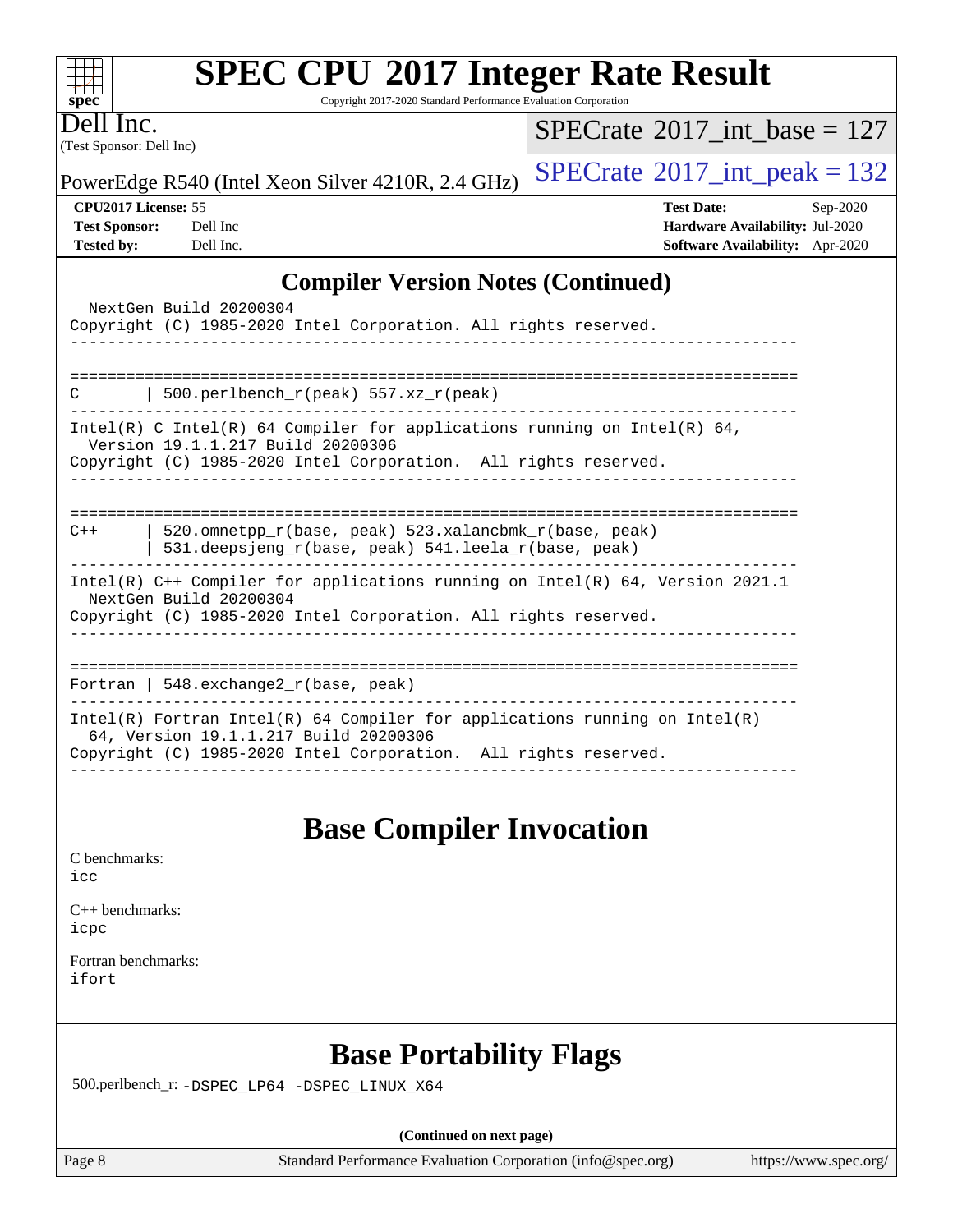### $\pm\pm\tau$ **[spec](http://www.spec.org/)**

# **[SPEC CPU](http://www.spec.org/auto/cpu2017/Docs/result-fields.html#SPECCPU2017IntegerRateResult)[2017 Integer Rate Result](http://www.spec.org/auto/cpu2017/Docs/result-fields.html#SPECCPU2017IntegerRateResult)**

Copyright 2017-2020 Standard Performance Evaluation Corporation

(Test Sponsor: Dell Inc) Dell Inc.

 $SPECTate$ <sup>®</sup>[2017\\_int\\_base =](http://www.spec.org/auto/cpu2017/Docs/result-fields.html#SPECrate2017intbase) 127

PowerEdge R540 (Intel Xeon Silver 4210R, 2.4 GHz)  $\left|$  [SPECrate](http://www.spec.org/auto/cpu2017/Docs/result-fields.html#SPECrate2017intpeak)<sup>®</sup>[2017\\_int\\_peak = 1](http://www.spec.org/auto/cpu2017/Docs/result-fields.html#SPECrate2017intpeak)32

**[CPU2017 License:](http://www.spec.org/auto/cpu2017/Docs/result-fields.html#CPU2017License)** 55 **[Test Date:](http://www.spec.org/auto/cpu2017/Docs/result-fields.html#TestDate)** Sep-2020 **[Test Sponsor:](http://www.spec.org/auto/cpu2017/Docs/result-fields.html#TestSponsor)** Dell Inc **[Hardware Availability:](http://www.spec.org/auto/cpu2017/Docs/result-fields.html#HardwareAvailability)** Jul-2020 **[Tested by:](http://www.spec.org/auto/cpu2017/Docs/result-fields.html#Testedby)** Dell Inc. **[Software Availability:](http://www.spec.org/auto/cpu2017/Docs/result-fields.html#SoftwareAvailability)** Apr-2020

# **[Base Portability Flags \(Continued\)](http://www.spec.org/auto/cpu2017/Docs/result-fields.html#BasePortabilityFlags)**

 502.gcc\_r: [-DSPEC\\_LP64](http://www.spec.org/cpu2017/results/res2020q4/cpu2017-20200928-24056.flags.html#suite_basePORTABILITY502_gcc_r_DSPEC_LP64) 505.mcf\_r: [-DSPEC\\_LP64](http://www.spec.org/cpu2017/results/res2020q4/cpu2017-20200928-24056.flags.html#suite_basePORTABILITY505_mcf_r_DSPEC_LP64) 520.omnetpp\_r: [-DSPEC\\_LP64](http://www.spec.org/cpu2017/results/res2020q4/cpu2017-20200928-24056.flags.html#suite_basePORTABILITY520_omnetpp_r_DSPEC_LP64) 523.xalancbmk\_r: [-DSPEC\\_LP64](http://www.spec.org/cpu2017/results/res2020q4/cpu2017-20200928-24056.flags.html#suite_basePORTABILITY523_xalancbmk_r_DSPEC_LP64) [-DSPEC\\_LINUX](http://www.spec.org/cpu2017/results/res2020q4/cpu2017-20200928-24056.flags.html#b523.xalancbmk_r_baseCXXPORTABILITY_DSPEC_LINUX) 525.x264\_r: [-DSPEC\\_LP64](http://www.spec.org/cpu2017/results/res2020q4/cpu2017-20200928-24056.flags.html#suite_basePORTABILITY525_x264_r_DSPEC_LP64) 531.deepsjeng\_r: [-DSPEC\\_LP64](http://www.spec.org/cpu2017/results/res2020q4/cpu2017-20200928-24056.flags.html#suite_basePORTABILITY531_deepsjeng_r_DSPEC_LP64) 541.leela\_r: [-DSPEC\\_LP64](http://www.spec.org/cpu2017/results/res2020q4/cpu2017-20200928-24056.flags.html#suite_basePORTABILITY541_leela_r_DSPEC_LP64) 548.exchange2\_r: [-DSPEC\\_LP64](http://www.spec.org/cpu2017/results/res2020q4/cpu2017-20200928-24056.flags.html#suite_basePORTABILITY548_exchange2_r_DSPEC_LP64) 557.xz\_r: [-DSPEC\\_LP64](http://www.spec.org/cpu2017/results/res2020q4/cpu2017-20200928-24056.flags.html#suite_basePORTABILITY557_xz_r_DSPEC_LP64)

# **[Base Optimization Flags](http://www.spec.org/auto/cpu2017/Docs/result-fields.html#BaseOptimizationFlags)**

#### [C benchmarks](http://www.spec.org/auto/cpu2017/Docs/result-fields.html#Cbenchmarks):

```
-m64 -qnextgen -std=c11
-Wl,-plugin-opt=-x86-branches-within-32B-boundaries -Wl,-z,muldefs
-xCORE-AVX512 -O3 -ffast-math -flto -mfpmath=sse -funroll-loops
-fuse-ld=gold -qopt-mem-layout-trans=4
-L/usr/local/IntelCompiler19/compilers_and_libraries_2020.1.217/linux/compiler/lib/intel64_lin
-lqkmalloc
```
#### [C++ benchmarks](http://www.spec.org/auto/cpu2017/Docs/result-fields.html#CXXbenchmarks):

```
-m64 -qnextgen -Wl,-plugin-opt=-x86-branches-within-32B-boundaries
-Wl,-z,muldefs -xCORE-AVX512 -O3 -ffast-math -flto -mfpmath=sse
-funroll-loops -fuse-ld=gold -qopt-mem-layout-trans=4
-L/usr/local/IntelCompiler19/compilers_and_libraries_2020.1.217/linux/compiler/lib/intel64_lin
-lqkmalloc
```
#### [Fortran benchmarks:](http://www.spec.org/auto/cpu2017/Docs/result-fields.html#Fortranbenchmarks)

```
-m64 -Wl,-plugin-opt=-x86-branches-within-32B-boundaries -Wl,-z,muldefs
-xCORE-AVX512 -O3 -ipo -no-prec-div -qopt-mem-layout-trans=4
-nostandard-realloc-lhs -align array32byte -auto
-mbranches-within-32B-boundaries
-L/usr/local/IntelCompiler19/compilers_and_libraries_2020.1.217/linux/compiler/lib/intel64_lin
-lqkmalloc
```
# **[Peak Compiler Invocation](http://www.spec.org/auto/cpu2017/Docs/result-fields.html#PeakCompilerInvocation)**

[C benchmarks](http://www.spec.org/auto/cpu2017/Docs/result-fields.html#Cbenchmarks):  $i$ cc

[C++ benchmarks:](http://www.spec.org/auto/cpu2017/Docs/result-fields.html#CXXbenchmarks) [icpc](http://www.spec.org/cpu2017/results/res2020q4/cpu2017-20200928-24056.flags.html#user_CXXpeak_intel_icpc_c510b6838c7f56d33e37e94d029a35b4a7bccf4766a728ee175e80a419847e808290a9b78be685c44ab727ea267ec2f070ec5dc83b407c0218cded6866a35d07)

**(Continued on next page)**

Page 9 Standard Performance Evaluation Corporation [\(info@spec.org\)](mailto:info@spec.org) <https://www.spec.org/>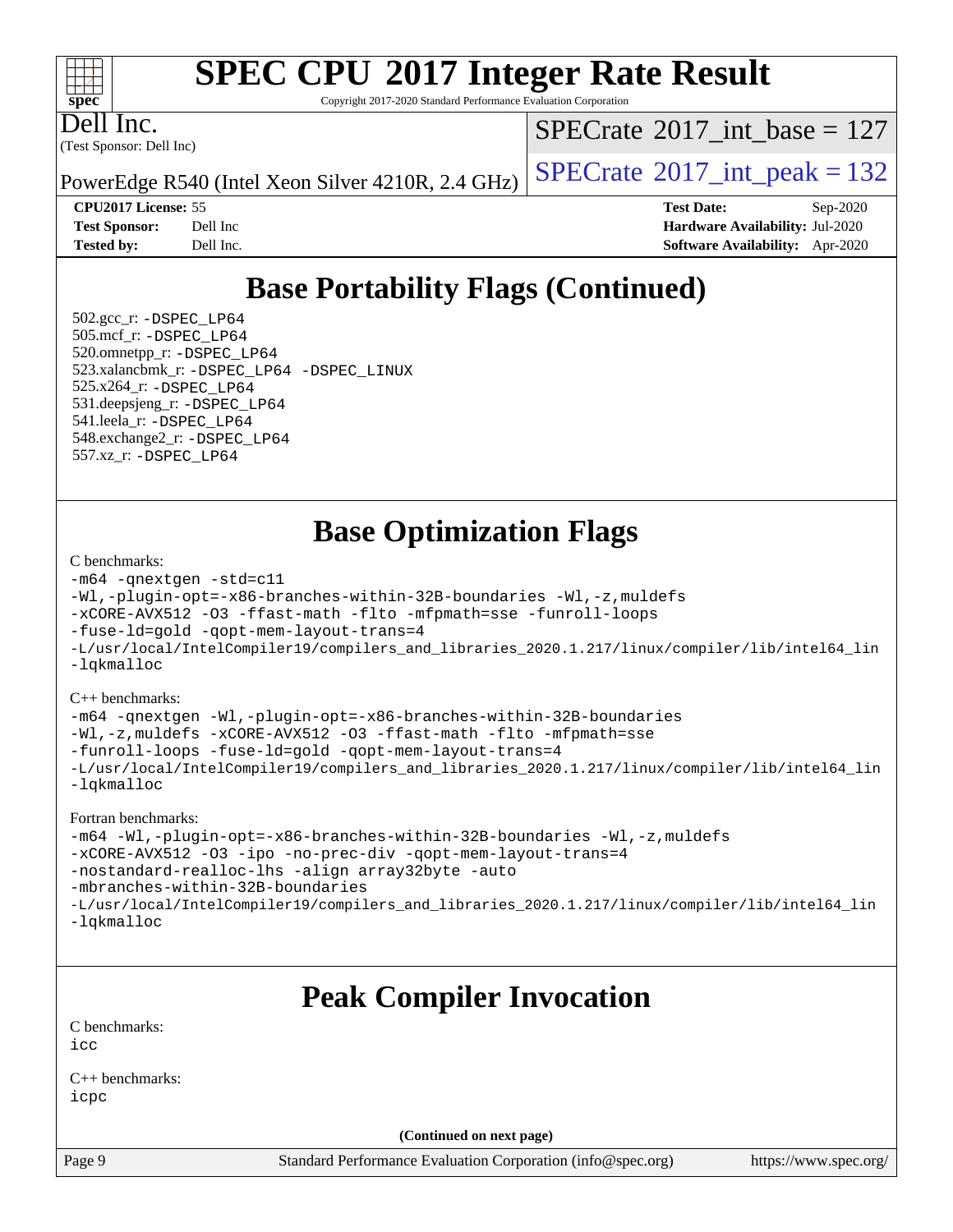Copyright 2017-2020 Standard Performance Evaluation Corporation

Dell Inc.

**[spec](http://www.spec.org/)**

 $\pm\pm\tau$ 

(Test Sponsor: Dell Inc)

 $SPECTate@2017_int\_base = 127$ 

PowerEdge R540 (Intel Xeon Silver 4210R, 2.4 GHz)  $\left|$  [SPECrate](http://www.spec.org/auto/cpu2017/Docs/result-fields.html#SPECrate2017intpeak)<sup>®</sup>[2017\\_int\\_peak = 1](http://www.spec.org/auto/cpu2017/Docs/result-fields.html#SPECrate2017intpeak)32

**[Tested by:](http://www.spec.org/auto/cpu2017/Docs/result-fields.html#Testedby)** Dell Inc. **[Software Availability:](http://www.spec.org/auto/cpu2017/Docs/result-fields.html#SoftwareAvailability)** Apr-2020

**[CPU2017 License:](http://www.spec.org/auto/cpu2017/Docs/result-fields.html#CPU2017License)** 55 **[Test Date:](http://www.spec.org/auto/cpu2017/Docs/result-fields.html#TestDate)** Sep-2020 **[Test Sponsor:](http://www.spec.org/auto/cpu2017/Docs/result-fields.html#TestSponsor)** Dell Inc **[Hardware Availability:](http://www.spec.org/auto/cpu2017/Docs/result-fields.html#HardwareAvailability)** Jul-2020

# **[Peak Compiler Invocation \(Continued\)](http://www.spec.org/auto/cpu2017/Docs/result-fields.html#PeakCompilerInvocation)**

[Fortran benchmarks](http://www.spec.org/auto/cpu2017/Docs/result-fields.html#Fortranbenchmarks): [ifort](http://www.spec.org/cpu2017/results/res2020q4/cpu2017-20200928-24056.flags.html#user_FCpeak_intel_ifort_8111460550e3ca792625aed983ce982f94888b8b503583aa7ba2b8303487b4d8a21a13e7191a45c5fd58ff318f48f9492884d4413fa793fd88dd292cad7027ca)

# **[Peak Portability Flags](http://www.spec.org/auto/cpu2017/Docs/result-fields.html#PeakPortabilityFlags)**

 500.perlbench\_r: [-DSPEC\\_LP64](http://www.spec.org/cpu2017/results/res2020q4/cpu2017-20200928-24056.flags.html#b500.perlbench_r_peakPORTABILITY_DSPEC_LP64) [-DSPEC\\_LINUX\\_X64](http://www.spec.org/cpu2017/results/res2020q4/cpu2017-20200928-24056.flags.html#b500.perlbench_r_peakCPORTABILITY_DSPEC_LINUX_X64) 502.gcc\_r: [-D\\_FILE\\_OFFSET\\_BITS=64](http://www.spec.org/cpu2017/results/res2020q4/cpu2017-20200928-24056.flags.html#user_peakPORTABILITY502_gcc_r_file_offset_bits_64_5ae949a99b284ddf4e95728d47cb0843d81b2eb0e18bdfe74bbf0f61d0b064f4bda2f10ea5eb90e1dcab0e84dbc592acfc5018bc955c18609f94ddb8d550002c) 505.mcf\_r: [-DSPEC\\_LP64](http://www.spec.org/cpu2017/results/res2020q4/cpu2017-20200928-24056.flags.html#suite_peakPORTABILITY505_mcf_r_DSPEC_LP64) 520.omnetpp\_r: [-DSPEC\\_LP64](http://www.spec.org/cpu2017/results/res2020q4/cpu2017-20200928-24056.flags.html#suite_peakPORTABILITY520_omnetpp_r_DSPEC_LP64) 523.xalancbmk\_r: [-DSPEC\\_LP64](http://www.spec.org/cpu2017/results/res2020q4/cpu2017-20200928-24056.flags.html#suite_peakPORTABILITY523_xalancbmk_r_DSPEC_LP64) [-DSPEC\\_LINUX](http://www.spec.org/cpu2017/results/res2020q4/cpu2017-20200928-24056.flags.html#b523.xalancbmk_r_peakCXXPORTABILITY_DSPEC_LINUX) 525.x264\_r: [-DSPEC\\_LP64](http://www.spec.org/cpu2017/results/res2020q4/cpu2017-20200928-24056.flags.html#suite_peakPORTABILITY525_x264_r_DSPEC_LP64) 531.deepsjeng\_r: [-DSPEC\\_LP64](http://www.spec.org/cpu2017/results/res2020q4/cpu2017-20200928-24056.flags.html#suite_peakPORTABILITY531_deepsjeng_r_DSPEC_LP64) 541.leela\_r: [-DSPEC\\_LP64](http://www.spec.org/cpu2017/results/res2020q4/cpu2017-20200928-24056.flags.html#suite_peakPORTABILITY541_leela_r_DSPEC_LP64) 548.exchange2\_r: [-DSPEC\\_LP64](http://www.spec.org/cpu2017/results/res2020q4/cpu2017-20200928-24056.flags.html#suite_peakPORTABILITY548_exchange2_r_DSPEC_LP64) 557.xz\_r: [-DSPEC\\_LP64](http://www.spec.org/cpu2017/results/res2020q4/cpu2017-20200928-24056.flags.html#suite_peakPORTABILITY557_xz_r_DSPEC_LP64)

# **[Peak Optimization Flags](http://www.spec.org/auto/cpu2017/Docs/result-fields.html#PeakOptimizationFlags)**

[C benchmarks](http://www.spec.org/auto/cpu2017/Docs/result-fields.html#Cbenchmarks):

```
 500.perlbench_r: -Wl,-z,muldefs -prof-gen(pass 1) -prof-use(pass 2)
-xCORE-AVX512 -ipo -O3 -no-prec-div
-qopt-mem-layout-trans=4 -fno-strict-overflow
-mbranches-within-32B-boundaries
-L/usr/local/IntelCompiler19/compilers_and_libraries_2020.1.217/linux/compiler/lib/intel64_lin
-lqkmalloc
 502.gcc_r: -m32
-L/usr/local/IntelCompiler19/compilers_and_libraries_2020.1.217/linux/compiler/lib/ia32_lin
-std=gnu89
-Wl,-plugin-opt=-x86-branches-within-32B-boundaries
-Wl,-z,muldefs -fprofile-generate(pass 1)
-fprofile-use=default.profdata(pass 2) -xCORE-AVX512 -flto
-Ofast(pass 1) -O3 -ffast-math -qnextgen -fuse-ld=gold
-qopt-mem-layout-trans=4 -L/usr/local/jemalloc32-5.0.1/lib
-ljemalloc
 505.mcf_r: basepeak = yes
```
**(Continued on next page)**